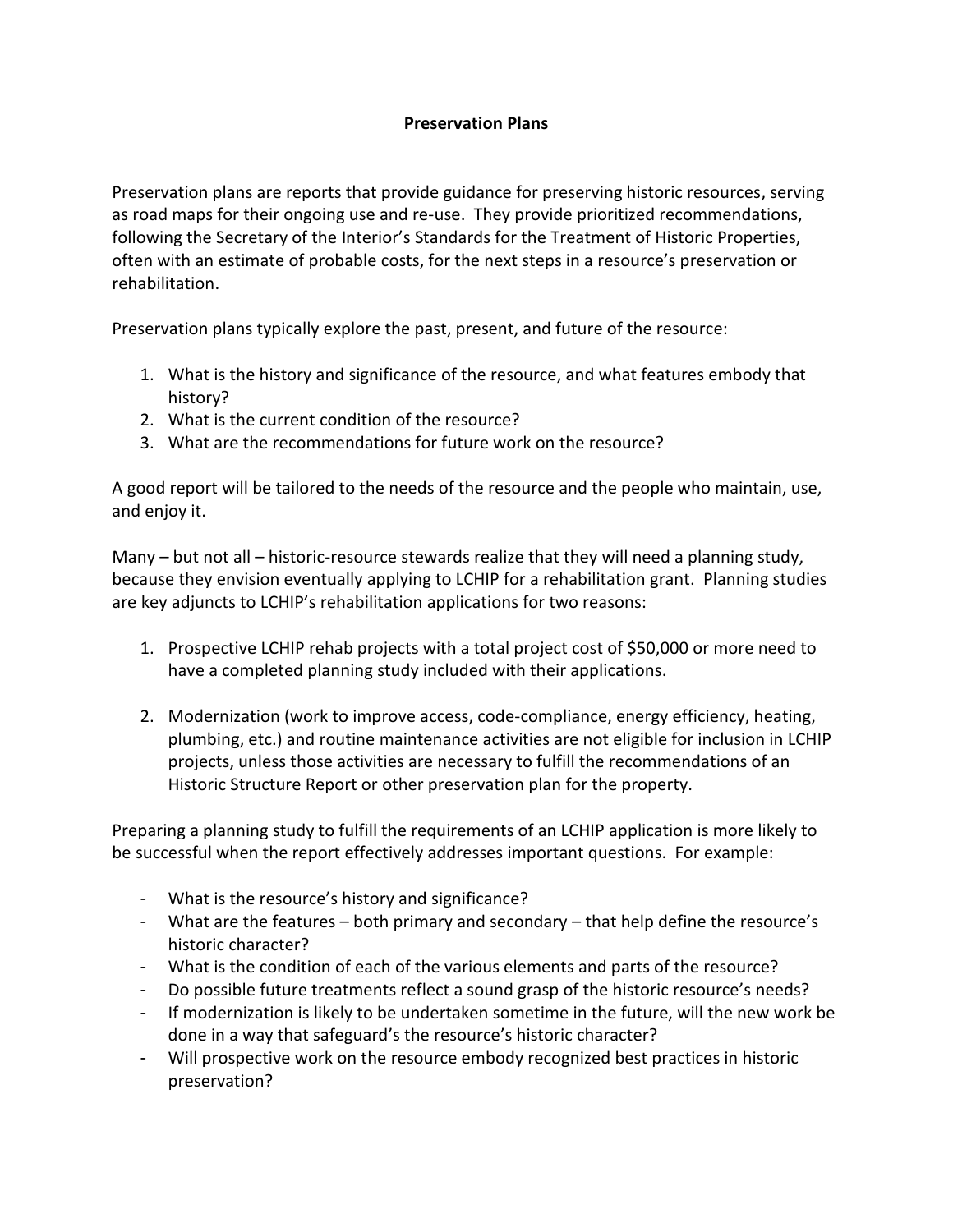A good planning study provides the perspective, knowledge, and expertise to answer these questions well. A proposal that leaves these questions unanswered, on the other hand, will be of less use.

Not only is a planning study a requirement for projects with a total project cost of \$50,000 or more, but also it shows that the resource's stewards are planning for the future and have carefully considered the needs of the resource, the priorities for repair, and the best means of doing them in a way that respects its historic character.

Because every historic resource is different, emphases of preservation plans tend to vary. Some, for example, may focus on the existing historic fabric of the resource, highlighting conditions such as these:

- There is chronic moisture problem in the basement or crawlspace that needs to be addressed
- The existing roof has reached the end of its useful life and needs to be replaced
- Wooden elements of the building are deteriorating and will need to be repaired
- Masonry is at risk, due to crumbling old mortar
- Glazing putty is falling out of historic windows, which are drafty

Additionally, if conditions warrant, there may also be discussion of modernization activities if, for example:

- The second floor of the building is unusable because egress from that level does not comply with fire and life-safety codes
- Handicapped accessibility to certain areas is poor or nonexistent
- Installation of a fire-suppression (sprinkler) system may be necessary to safely utilize a space
- Restroom facilities are inadequate for a building that will be open to the public
- Installing storm windows would be a good idea to reduce energy costs to heat a building

Preservation plans typically include a mix of text, historic and contemporary photographs, and a site plan. Architectural plans, showing the existing (as-built) plans and elevations of a building, along with possible re-designs to accommodate new uses, may be a good idea to include if the building needs to be adapted to better fulfill its use.

The fullest and most-developed form of a preservation plan is the Historic Structure Report (HSR). Shorter versions are sometimes known as Historic Building Assessments (HBA).

Historic Structure Reports are longer, more expensive, and more detailed. They are appropriate for

• larger structures,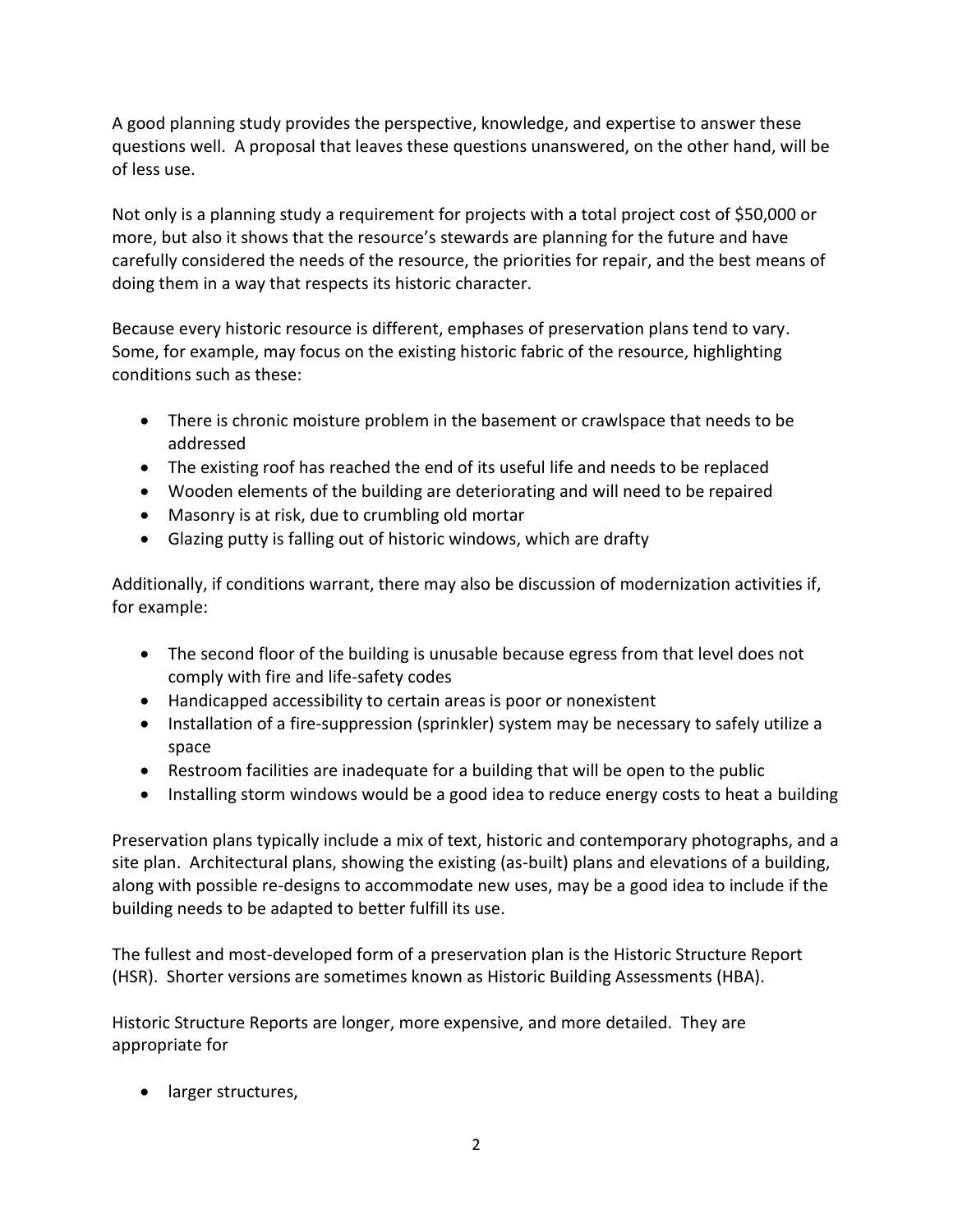- those with more problems,
- those experiencing a change of use,
- those facing major challenges to complying with modern codes, and/or
- those facing significant new construction and/or additions.

And they are authored by larger teams of professionals (such as an historic preservation professional/architectural historian, architect, engineer, general contractor, timber framer, expert in historic masonry, codes consultant, etc.).

Typical Outline for an Historic Structure Report:

- Table of Contents
- Introduction/Executive Summary
- Thorough History and Development of the Property and its context (designers, builders, owners, occupants, and others associated with its history and development) including a chronology, historic photographs, a Statement of Significance, and a bibliography
- Comprehensive Physical/Architectural Description (site, exterior, and interior; including site/floor plans, photographs of significant features, and an analysis of primary and secondary character-defining features)
- Conditions Assessment (site, exterior, and interior; including photographs detailing areas needing attention)
- Historic Preservation Objectives (rehabilitation, restoration, etc.)
- Requirements for Work (laws, regulations, and functional requirements)
- Recommendations for work (with short-, mid-, and long-range preservation needs and cost estimates for short-range projects), as well as recommendations for further studies, if appropriate
- Detailed reuse plan
- To-scale, measured architectural drawings of the structure as built and as proposed
- Appendices (can include previous reports, engineering assessments, determinations of eligibility, nominations to the National or State Register of Historic Places, Secretary of the Interior's Standards, a list of relevant Preservation Briefs, etc.)

Historic Building Assessments are shorter, cheaper, and less detailed. They are appropriate for:

- smaller structures,
- those with fewer problems,
- those not experiencing a change of use,
- those not facing major difficulties in complying with modern codes, and/or
- those not requiring significant new construction or new additions.

And they may be authored by two people (typically an historic preservation professional/architectural historian and an architect or general contractor).